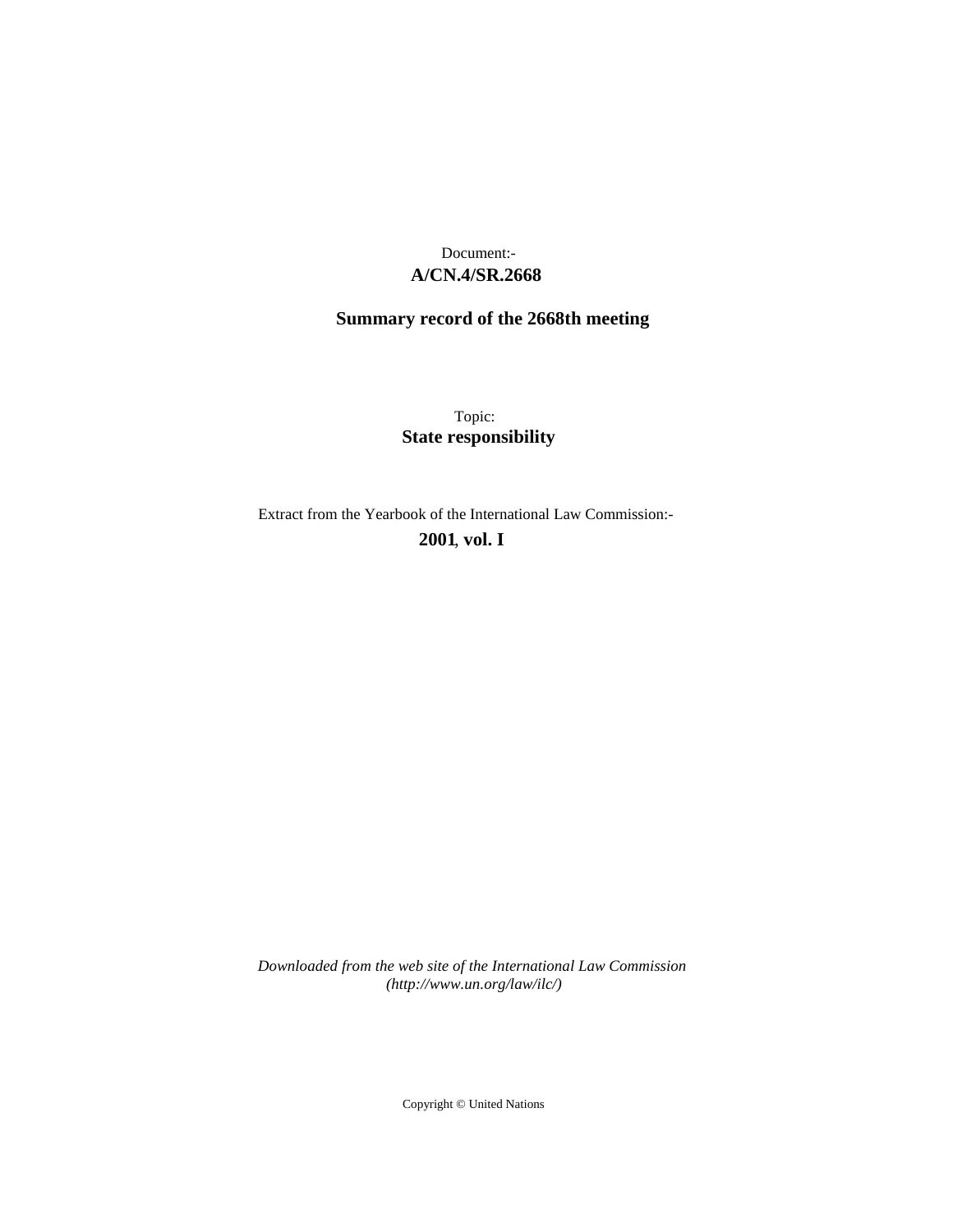13. The question of the form to be taken by the draft was an important one, requiring an early decision at the current session. A wide range of views had been expressed, both in the Commission and in the Sixth Committee. The crux of the problem was whether the Commission should opt for a binding legal instrument in the form of a treaty or something non-binding like a General Assembly resolution. The advantages and disadvantages were fairly evenly balanced.

14. In view of the reluctance of States to ratify treaties, particularly when they contained as many controversial issues as did the draft articles, and of the time-consuming preliminaries to any diplomatic conference that would lead to a treaty, he was inclined to the view that a General Assembly resolution was the more practical approach. He agreed, however, that the Assembly should do more than simply take note of the text. The status of the instrument should be enhanced, but whether that could be done by endorsement or consensus without lengthy and divisive discussion in the Sixth Committee was hard to predict. It would depend on many factors, including whether the draft articles struck the proper balance. The Commission could make recommendations on the form of the draft articles, but how the substance of the text was reviewed was entirely in the hands of the Sixth Committee. He would like to hear the views of other members of the Commission on that subject.

15. The Commission had so far refrained from proposing in the articles any provisions on dispute settlement. If the draft was envisaged as an international convention, then there was some point to including such provisions. It had been suggested that the question of dispute settlement should be reviewed on its own merits, and paragraph 20 of the fourth report set out another idea that was worthy of consideration.

16. Part Three of the draft as adopted on first reading had consisted of a set of articles on dispute settlement, but the procedures had involved excessive detail and had in many respects been unbalanced. They had drawn criticism from Governments and had been discarded on second reading. States were in general reluctant to accept compulsory dispute settlement, but the total absence of such provisions in a legal instrument such as the one on State responsibility was not appropriate. State responsibility was a topic of exceptional importance, involving the rights and obligations of States as well as their vital interests. It covered a broad and sensitive area of international law in which disputes could easily arise. To deal with that situation, it seemed proper to include in Part Four a general provision on dispute settlement, modelled on Article 33 of the Charter of the United Nations and laying emphasis on the principles of free choice and peaceful settlement. Such an addition would make the whole set of draft articles more complete, even if it took the form not of a treaty but of a General Assembly resolution.

17. Mr. BROWNLIE, addressing the question of form, said that two specific factors strongly militated against adopting a convention. The draft articles included major elements of progressive development and the response of a number of States would clearly be problematic. In fact, not only major Powers but also small States would have

reasons for caution. The proposed adoption of a convention could be expected to result in the convening of a preparatory conference or some other arrangement that might seriously threaten to unravel the carefully devised scheme of the draft.

18. Two further considerations were in order. The 1969 Vienna Convention did not provide a useful or, indeed, accurate analogy to the draft articles. Its adoption as a convention had been impressive at the time, but its content could not be likened to that of the draft articles. Just as the Commission did not ignore the views of individual Governments, it should certainly not ignore the possible reaction of the collectivity of Governments known as the General Assembly.

19. He agreed with the Special Rapporteur's conclusions on the question of dispute settlement, especially as set out in paragraphs 17 to 19 of the fourth report. In general terms, he did not consider that there was a practical necessity to include provisions on compulsory settlement. Such inclusion would not change the attitude of States in general or of individual States to compulsory jurisdiction by ICJ or other tribunals. A provision along the lines of Article 33 of the Charter of the United Nations was an attractive option but not strictly necessary, since the position under the Charter was preserved by article 59 of the draft.

#### *The meeting rose at 12.45 p.m.*

### **2668th MEETING**

*Thursday, 26 April 2001, at 10 a.m.*

#### *Chairman*: Mr. Peter KABATSI

*Present:* Mr. Addo, Mr. Baena Soares, Mr. Brownlie, Mr. Candioti, Mr. Crawford, Mr. Dugard, Mr. Economides, Mr. Elaraby, Mr. Galicki, Mr. Goco, Mr. Hafner, Mr. He, Mr. Herdocia Sacasa, Mr. Idris, Mr. Kateka, Mr. Kusuma-Atmadja, Mr. Lukashuk, Mr. Melescanu, Mr. Momtaz, Mr. Opertti Badan, Mr. Pellet, Mr. Sreenivasa Rao, Mr. Rodríguez Cedeño, Mr. Rosenstock, Mr. Sepúlveda, Mr. Simma, Mr. Tomka, Mr. Yamada.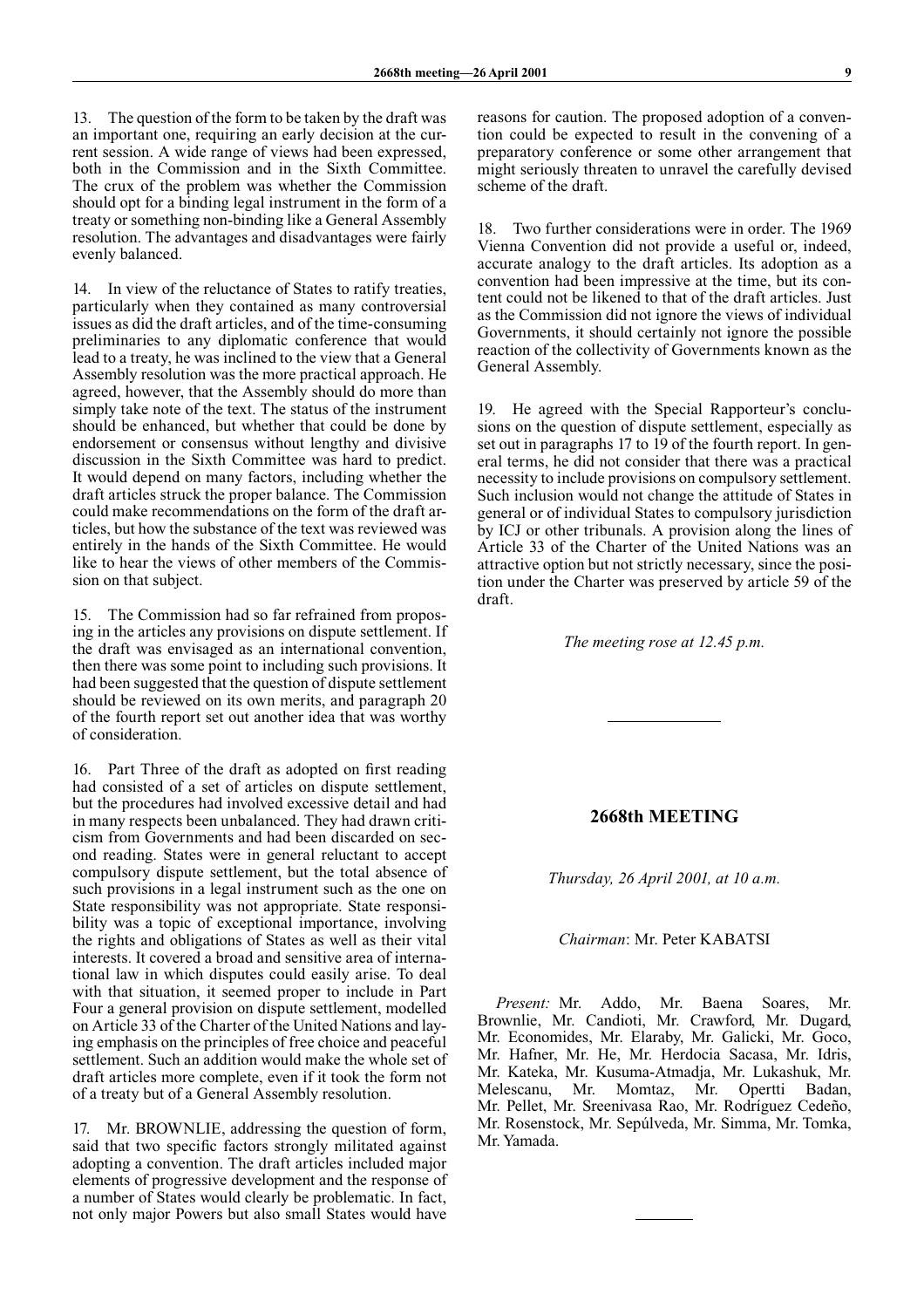## **State responsibility1 (***continued***) (A/CN.4/513, sect. A, A/CN.4/515 and Add.1–3,2 A/CN.4/517 and Add.1,3 A/CN.4/L.602 and Corr.1 and Rev.1)**

## [Agenda item 2]

FOURTH REPORT OF THE SPECIAL RAPPORTEUR (*continued*)

1. The CHAIRMAN invited the members of the Commission to continue their consideration of the Special Rapporteur's fourth report (A/CN.4/517 and Add.1).

2. Mr. HAFNER, congratulating the Special Rapporteur on his fourth report and referring to the form the draft articles should take, said that the Commission must make a decision on that question and submit a recommendation to the General Assembly in accordance with article 22 of its statute.

3. He did not think the Commission should recommend that the text should take the form of a convention. As Mr. Brownlie had noted, there was no comparison to be drawn with the 1969 Vienna Convention because it dealt with matters of formal structure of international law, whereas the topic of State responsibility had more to do with the essence of international law. It was difficult to see how the basic elements of international law could be stated in a convention. Moreover, if the instrument on State responsibility was a convention ratified by about one third of the world's States, it was unclear what the effects would be, both for the States which had ratified it and for the majority of States which had not. The formulation of reservations would also give rise to problems because it would be unthinkable for reservations to be permissible in a field such as that of State responsibility.

4. If the Commission's draft on State responsibility were to take the form of a convention, moreover, the text would have to be subjected to the scrutiny of States, which might amend it to the extent of substantially changing over 40 years' work by the Commission and producing an instrument which would scarcely resemble the text the Commission had adopted. The outcome of negotiations on a draft convention was never certain. A good reminder was that the system of reservations which was provided for in the 1969 Vienna Convention and which was currently giving rise to so many problems was the result of negotiations. More recently, it had been seen to what extent the Rome Statute of the International Criminal Court differed considerably from the draft prepared by the Commission. If the aim was to prevent the text on State responsibility from subsequently being redrafted, it would therefore be better not to plan on it becoming a convention.

5. Another question that arose was whether the Commission should work without regard for the views expressed in the General Assembly. It was possible that, if the Commission took no notice of the past and future reactions of States in the Assembly, it might lose the support of the international community and eventually deprive its work of any chance of success. To ensure that that did not happen, it was therefore important for the Commission to anticipate the possible reactions of States in the Assembly on the basis of the comments they had already submitted.

6. Another possible scenario, in order to win the support of States more readily, would be for the Commission to propose a text from which all the points in dispute or still in abeyance had been removed. That was the socalled "two-track" approach recommended by Austria a few years previously. He thought that it was too late to use it at the current time because the Commission had already spent an enormous amount of time studying all the issues arising in connection with State responsibility and States themselves would not accept a truncated text. That approach would also mean continuing to discuss the unresolved issues after defining the ones on which agreement existed and the Commission no longer had time to do that.

7. It should also not be forgotten that the topic of State responsibility was to some extent a grey area of international law and a person would have to be very shrewd indeed to say with any certainty what the existing generally accepted law was. To focus the draft articles on existing law might therefore be an impossible task.

8. The only way to keep intact the text on State responsibility adopted by the Commission would be for the General Assembly to take note of it by recommending, for example, that States should take it into consideration in individual cases. On the basis of the text, State practice would then show what they thought international law was or should be.

In some quarters, an instrument such as a declaration inevitably carried less weight than a convention. He emphasized, however, that even a declaration gave rise to a *praesumptio juris*, so that States which were opposed to it, had the burden of proving that it was not binding. It should also not be forgotten that soft law instruments had a decisive impact on international relations and the conduct of States. ICJ had demonstrated that by referring in its decisions to General Assembly resolution 2625 (XXV) of 24 October 1970, on the Declaration on Principles of International Law concerning Friendly Relations and Cooperation among States in accordance with the Charter of the United Nations, and resolution 3314 (XXIX) of 14 December 1974, on the Definition of Aggression. The thrust of those resolutions reflected customary international law, although to some extent it could be argued that they departed from traditional concepts of existing law.

10. It might also be thought that the 1969 Vienna Convention would have had almost the same effect and the same success if it had been adopted as a declaration annexed to a General Assembly resolution. Although it had been ratified by fewer than 100 States, its influence was at least as far-reaching as that of the Convention on the Rights of the Child, which had been ratified by almost all States. The number of ratifications of a convention and whether an instrument was a convention or a declaration were thus perhaps not key factors in the influence it was likely to have on international relations. He reiterated his own view that there would be no harm in the Commission

<sup>1</sup> For the text of the draft articles provisionally adopted by the Drafting Committee on second reading, see *Yearbook . . . 2000*, vol. II (Part Two), chap. IV, annex.

<sup>2</sup> Reproduced in *Yearbook . . . 2001*, vol. II (Part One).

<sup>3</sup> *Ibid*.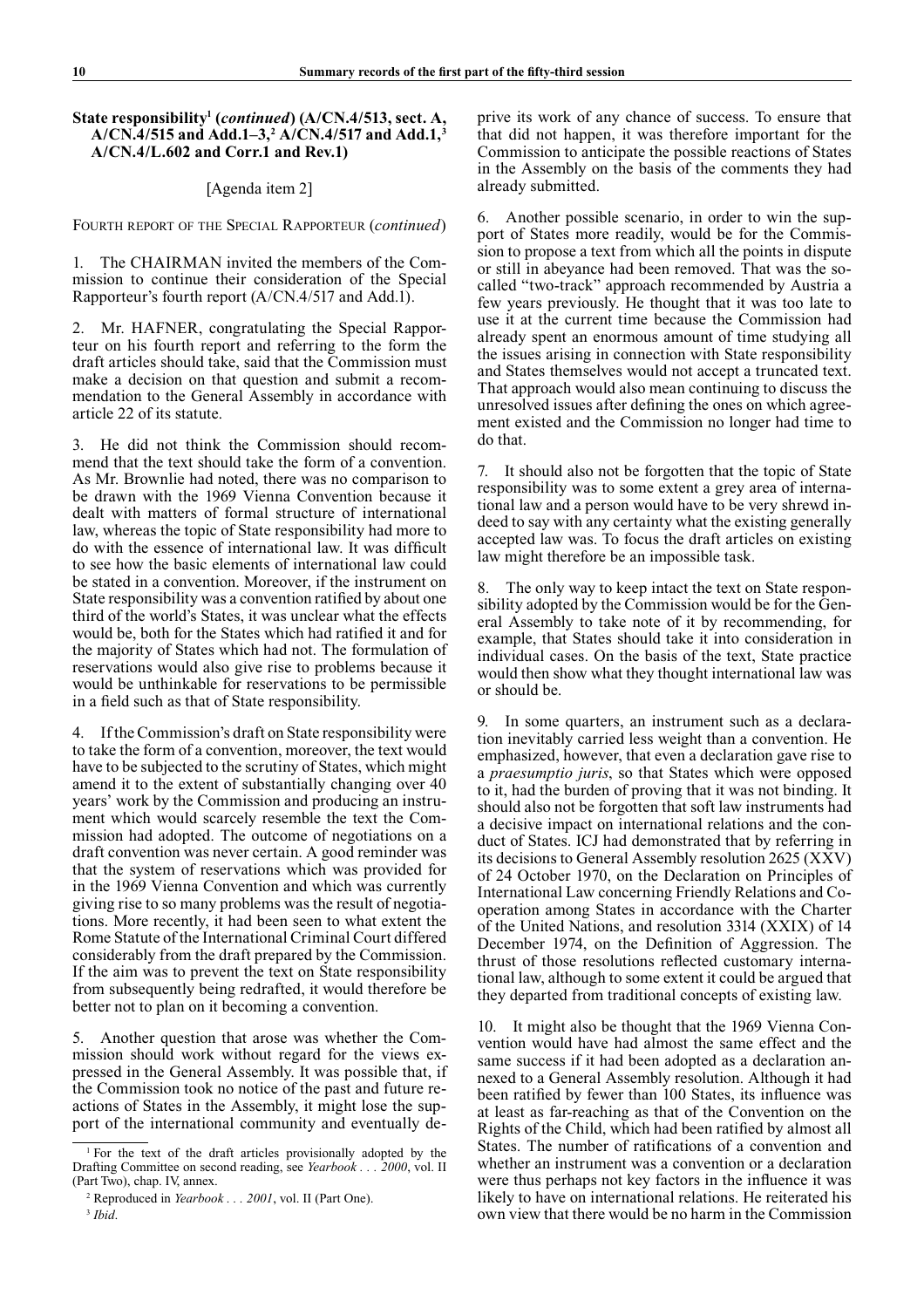recommending that the Assembly should not consider the draft articles on State responsibility as a draft convention.

11. He did not think there was any reason to include the question of the settlement of disputes in an instrument on State responsibility, and not only because of his objection to the text taking the form of a convention. As the Special Rapporteur had pointed out, any conflict could be said to incur the responsibility of States. If a system or mechanism was provided for the settlement of disputes, it had to be applicable to disputes of any kind. The question that would then arise was which mechanism was most appropriate, bearing in mind that it would follow on many others that already existed. In recent years, mechanisms had been established by a number of conventions (for example, the conciliation commissions in the annexes to the Vienna Conventions, which were also provided for in many other codification conventions, the mechanism in the United Nations Convention on the Law of the Sea or the Court of Conciliation and Arbitration of the Organization for Security and Cooperation in Europe, which had never yet been applied) and were adapted to certain kinds of disputes and particular cases. It would therefore be difficult to find a system of settlement, which suited all kinds of disputes among States. It had been suggested that the problem could be dealt with by using a general formulation, such as that contained in Article 33 of the Charter of the United Nations, but, on close reading, it was obvious that the scope of that Article was not contributing very much. In conclusion, it would not be desirable to contemplate a dispute settlement mechanism except for countermeasures, a matter on which he reserved the possibility of speaking later.

12. Mr. ECONOMIDES thanked the Special Rapporteur for his fourth report, which was as stimulating as the previous ones, and for his efforts, which gave the Commission the hope of completing its work on State responsibility before the end of the current session.

13. With regard to the form of the draft articles, he had always argued, both in the Commission and in the Sixth Committee of the General Assembly, that the most appropriate form would be an international convention. There were several reasons in favour of that solution. First, as Mr. Momtaz had pointed out during the informal consultations on the subject, the Commission stated the law and that could only be done through binding texts of a conventional nature, not through mere declarations, which at best could provide only some approximate indications of the content of a legal rule. Secondly, the Commission's firmly established tradition pointed to the same conclusion: all its major drafts had become international conventions, including the 1969 Vienna Convention. The draft on State responsibility was even more important than that Convention and amply deserved the same treatment, namely, to acquire the status of an international convention.

14. Where State responsibility was concerned, moreover, there was a regrettable gap in international law that ought to be filled—–and that was why the General Assembly had entrusted the consideration of the question to the Commission. The gap could be filled only by a binding convention, not by a declaration in the nature of a recommendation. It was well known that the impact of a convention, even unratified, on the practice of States was far more significant than a mere declaration by the Assembly could ever be. He was convinced that the draft articles on State responsibility, which had definite merits deriving from several decades of work and would obviously be very useful, would gradually be ratified by States if they became a convention. There was no common ground between the draft articles on State responsibility on the one hand, and the 1978 and 1983 Vienna Conventions on the other, or the draft articles on nationality of natural persons in relation to the succession of States adopted by the Commission on second reading at its fifty-first session;<sup>4</sup> it was a mistake to compare things which were radically different.

15. Another argument along the same lines was that many States had already said that they were in favour of an international convention. The ground was therefore prepared for the Commission to submit a recommendation on a convention. A recommendation in favour of a non-conventional form would have a doubly negative effect: it would detract from the importance of a crucial question of international law, that of State responsibility, and would indicate that the Commission itself lacked confidence in the value of its work.

16. The proponents of a text in the form of a declaration used political arguments, rather than legal ones, which were not convincing: first, questions involving the progressive development of international law could not be separated in any firm and absolute way from those relating to codification. In all the Commission's drafts, there were inevitably provisions falling into both categories at the same time. For the sake of security in legal relations, it was essential to have written rules, which were either customary or new, as specific as possible and binding in character. Secondly, the draft on State responsibility did not a priori come more within the realm of progressive development than the 1969 Vienna Convention, which had, however, been the first instrument to embody the fundamental––and at the time revolutionary––concept of a peremptory norm of international law in articles 53, 64 and 71.

17. In his view, the Commission was, as an independent legal body, bound to opt for a binding legal form. If the General Assembly did not follow its recommendation and chose the solution of a resolution, that would not be surprising. It was obvious that, as a political body, the Assembly would take the final decision, but, even in that case, the Commission's draft would have greater status, since it would be a draft convention proposed by the Commission, and not just a draft resolution. If however the opposite were to happen, i.e. if the Commission decided in favour of a resolution and the Assembly opted for a convention, a political body would be giving a lesson in law to an independent legal body.

18. With regard to the question of the settlement of disputes, since he was in favour of the adoption of an international convention on State responsibility, he was also in favour of the adoption of a general system for the settlement of any disputes that might arise out of the

<sup>4</sup> See 2665th meeting, footnote 8.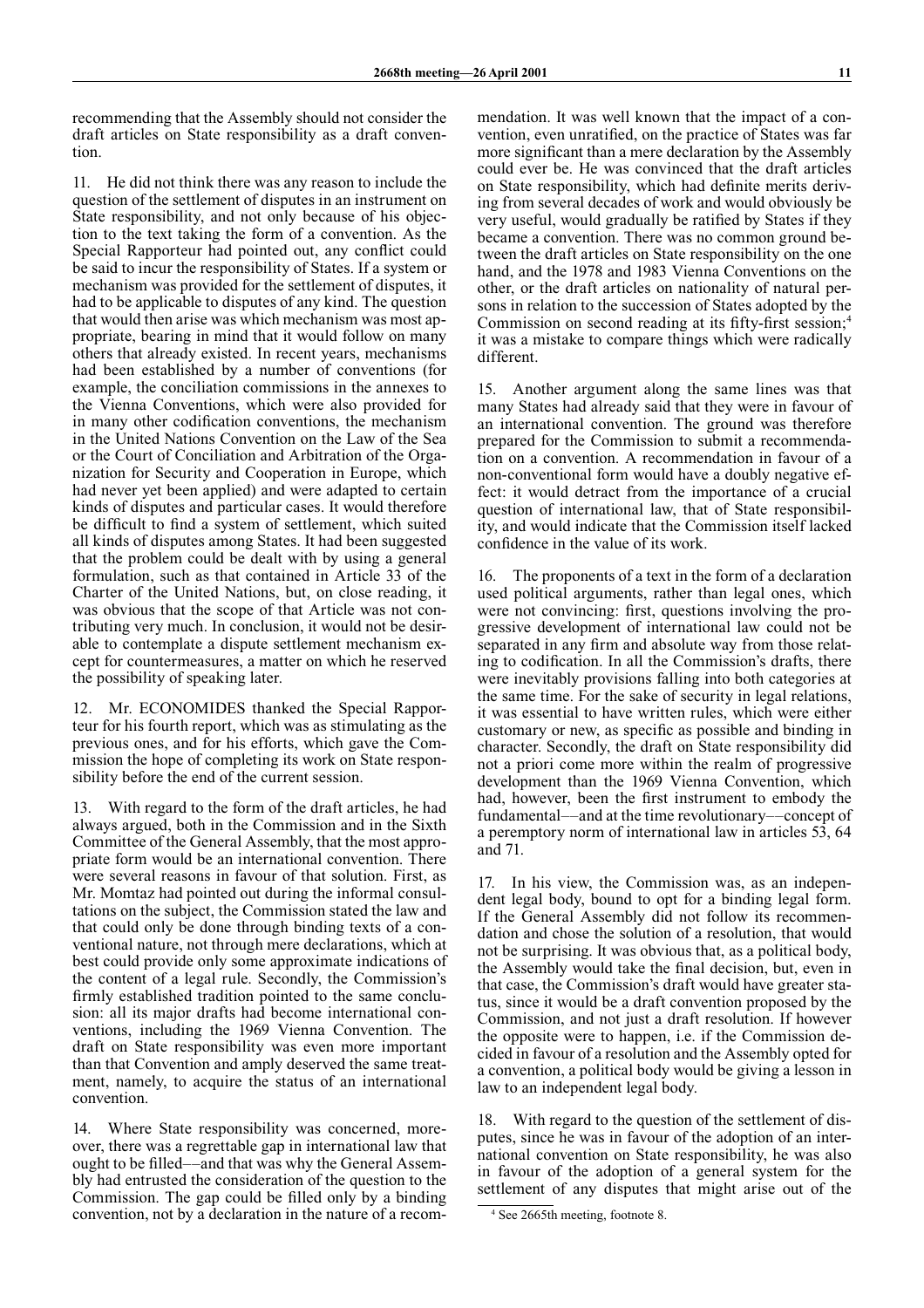interpretation and implementation of the future convention. He also thought that it would be useful at the same time to introduce a flexible and speedy system for the settlement of disputes relating to countermeasures, which would be similar to the system used by States to evaluate the lawfulness of interim emergency measures. On that question, he could therefore not agree with the Special Rapporteur and, unlike him, believed that it was necessary to improve and strengthen Part Three of the draft adopted on first reading,<sup>5</sup> for the following reasons.

19. The first was that the draft dealt with a number of difficult and complex issues. A mechanism for the settlement of disputes would therefore be extremely useful. Secondly, it would be valuable to have the capacity to develop the law of State responsibility further through jurisprudence. Thirdly, the General Assembly had often recommended that any significant convention, as the one on State responsibility would be, should itself provide the means of settling disputes that might arise from the interpretation or implementation of its provisions. Fourthly, the fact that the draft articles on State responsibility could cover a large number of questions of international law, including those not governed by particular rules, warranted giving a place to conciliators, arbitrators or courts. It was time to introduce some democracy in the international system. A society without a binding system of justice, as international society was at present, was anti-democratic and primitive and based primarily on force rather than on law.

20. Mr. GOCO said that he would like Mr. Economides and Mr. Hafner to indicate what criteria made an instrument a convention or a declaration. In an attempt to see whether the content of conventions and declarations differed, he listed a number of declarations and conventions contained in a recent United Nations publication.<sup>6</sup> Noting that there was the Convention on Offences and Certain Other Acts Committed On Board Aircraft, the Convention for the Suppression of Unlawful Seizure of Aircraft and the Convention for the Suppression of Unlawful Acts against the Safety of Civil Aviation, as well as the Declaration on Measures to Eliminate International Terrorism,7 he wondered whether it should be concluded that a convention was intended to cover a more restricted field than a declaration and that a declaration had to be broader and more general in scope.

21. Mr. ECONOMIDES, speaking metaphorically, said that, if a convention and a declaration were two women to be wooed by a lawmaker, his preference would have to be for a convention as being more settled and beautiful and having more of a future than a declaration. If, however, it proved impossible to adopt a convention, then a declaration might be a satisfactory solution.

22. Mr. HAFNER said that the difference between a convention and a declaration lay mainly in their effects. A declaration had an immediate effect, even in respect of States that had not endorsed it. A convention, on the other

hand, created obligations only for the States that had ratified it. At the same time, a declaration had less legal force: a domestic court would not apply a text annexed to a General Assembly resolution, whereas it would apply a convention. There were many examples in United Nations history of cases when a topic had first been the subject of a declaration and then of a convention. The successive documents were sometimes slightly different in content––as in the case of the Universal Declaration of Human Rights<sup>8</sup> and the International Covenant on Economic, Social and Cultural Rights and the International Covenant on Civil and Political Rights––and sometimes they were nearly identical.

23. Mr. SIMMA said that the Special Rapporteur had produced an excellent, concise and clear report. As to the form of the draft articles, ideally, a convention would be preferable, but, in view of all the problems and difficulties to which a convention would inevitably give rise, he took the view that the text should take the form of a General Assembly resolution or declaration.

24. It was true that the General Assembly would have the last word on the fate of the draft, but it was expecting to receive recommendations from the Commission in that regard. Mr. Tomka had already mentioned several cases when the Assembly had not followed the Commission's recommendations concerning form. In all the cases cited, the Assembly's decision had not gone quite as far as the recommendation made. There was therefore no need to expect, as Mr. Economides did, that the Assembly might reproach the Commission for not having proposed a convention.

25. With regard to the connection between the innovative nature of the text and its form, some members had suggested that, since the text contained elements of progressive development of international law, a convention was necessary. On the other hand, Mr. Brownlie had stated that, precisely because the text did contain such elements, caution was required and a convention should not be proposed. The argument that the form of the text depended on the absence or presence of innovative elements was thus not valid.

26. Referring to the analogy with the Rome Statute of the International Criminal Court, he pointed out that, since the aim in that case had been to establish an international organization, recourse to a non-binding instrument had not been possible. In the case of State responsibility, however, no member of civil society or non-governmental organization would exert pressure in favour of a binding text. The analogy with the 1969 Vienna Convention was also not relevant. That instrument should be regarded as a guide.

27. The Sixth Committee was unlikely to be enthusiastic about the draft, but the General Assembly should, at worst, take note of it or, at best, endorse it. That would be enough for the text to play its role.

28. Turning to dispute settlement machinery, he said he held the same view as the Special Rapporteur and thought that, on the assumption that new procedures could be created, they must be specially adapted to specific conven-

<sup>5</sup> *Ibid*., footnote 5.

<sup>6</sup> *International Instruments related to the Prevention and Suppression of International Terrorism* (United Nations publication, Sales No. E.01.V.3).

<sup>&</sup>lt;sup>7</sup> General Assembly resolution 49/60 of 9 December 1994, annex.

General Assembly resolution 217 A (III) of 10 December 1948.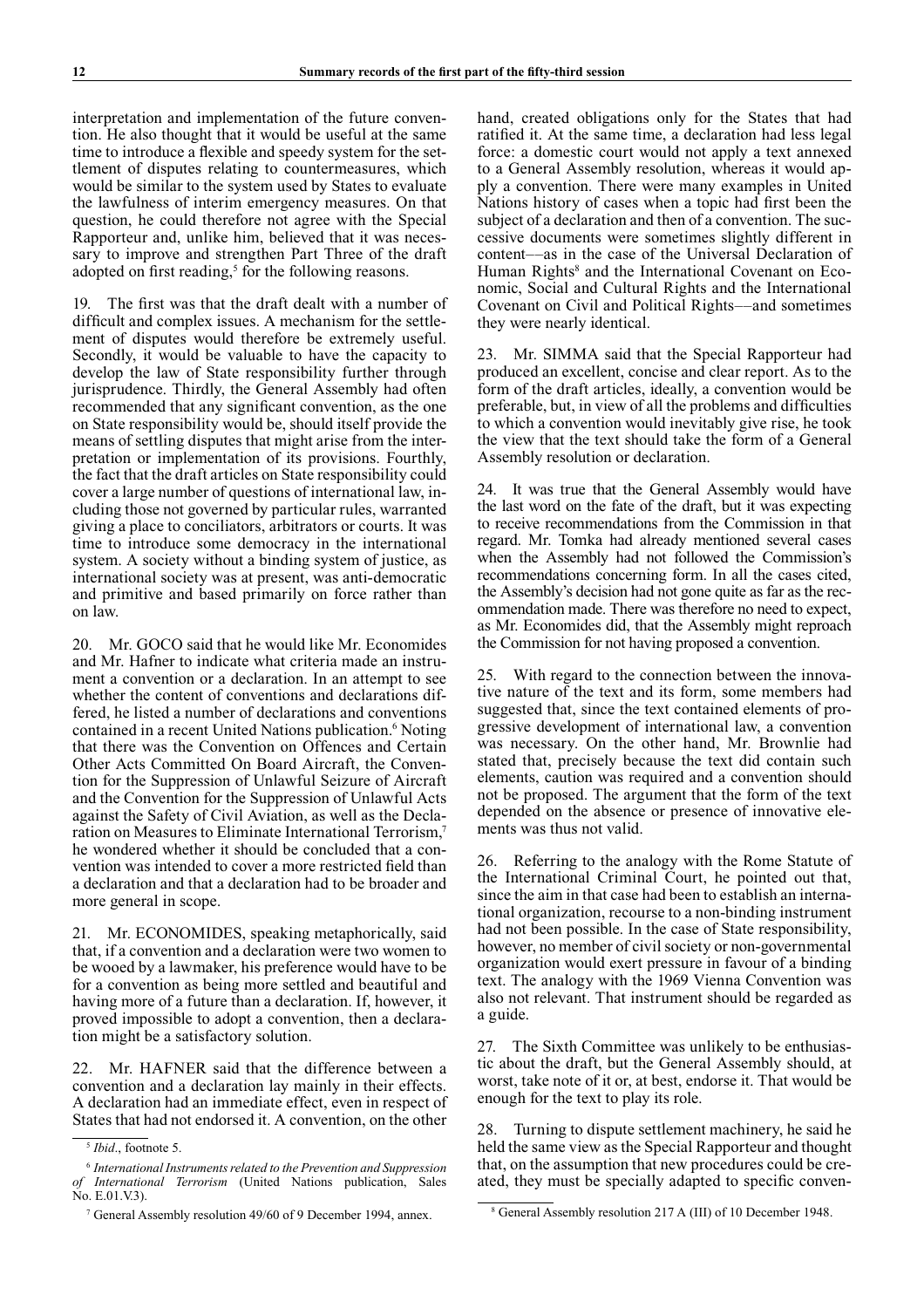tions. A new across-the-board jurisdiction did not have to be established. ICJ already played that role.

29. Mr. GALICKI said that, with regard to the form of the text, the choice was between a legally binding convention and a non-binding document, some types of which were mentioned in article 23 of the statute of the Commission. The choice made by the Commission would be without prejudice to the final decision by the Sixth Committee and the General Assembly, which would reflect the political will of Governments. The reaction of Governments, which were not entirely in favour of the drafting of a convention, must not be ignored, however. Both legal idealism and political realism had to be taken into account. Ideally, the Commission's work should result in a draft convention combining elements of the codification and progressive development of international law. It was true that article 1 of the statute of the Commission drew a distinction between "progressive development of international law" and its "codification" and that that distinction was developed in article 15, where the term "progressive development" was associated with the preparation of draft conventions, while the idea of "codification" was associated with "the more precise formulation and systematization of rules of international law in fields where there has already been extensive State practice, precedent and doctrine". However, as the Commission had already pointed out in its report to the General Assembly on the work of its forty-eighth session, "the distinction between codification and progressive development is difficult if not impossible to draw in practice, especially when one descends to the detail which is necessary in order to give more precise effect to a principle. Moreover it is too simple to suggest that progressive development, as distinct from codification, is particularly associated with the drafting of conventions. Flexibility is necessary in the range of cases and for a range of reasons."9 The report's conclusion that "The Commission has inevitably proceeded on the basis of a composite idea of 'codification and progressive development"<sup>10</sup> applied to its work on State responsibility, which was a good example of what had been described as "the elaboration of multilateral texts on general subjects of concern to all or many States, such texts seeking both to reflect accepted principles of regulation and to provide such detail, particularity and further development of the ideas as may be required".11

30. A real danger deriving from the choice of a convention was the possible negative reaction of Governments, especially in respect of the elements of progressive development of international law contained in the text. Practice showed that States were in general not in favour of such elements being included in internationally binding instruments and preferred the Commission to play its codification role. It was highly likely that elements of progressive development would be eliminated from the draft convention by any future preparatory committee or working group established by the Sixth Committee. If the Commission chose the form of a convention for the draft and in order to avoid lengthy preparatory work, it should consider eliminating the most controversial provisions, such as those on countermeasures. To retain the

form of a convention would be to stress the importance of the topic, but the process might be a very prolonged one and the Commission's draft would probably be changed by the bodies responsible for examining it. After so much work by legal experts within the Commission, the draft was worthwhile retaining in its original form insofar as possible.

31. That was why a non-binding document such as a General Assembly resolution seemed to be the most appropriate form for the text. That in no way diminished the value and importance of its content, namely, the legal principles concerning State responsibility. Many Assembly declarations and resolutions, starting with the Universal Declaration of Human Rights, had played a fundamental role in the development of international law. It seemed that such a role could be played much better by an Assembly resolution or declaration adopted unanimously than by a convention adopted after many years of preparatory work and ratified by a small number of States. Furthermore, it would be easier to retain all the elements, both of codification and of progressive development, in the form of a resolution rather than of a convention, providing an opportunity to develop the work further in future.

32. He hoped that a consensus could soon be reached between those in favour of a realistic approach and those who had more idealistic views, so that the Commission could continue its work.

33. Mr. LUKASHUK said that, while he understood the importance of the question of form, the discussion must come to an end at the current time so that the content of the draft articles could be addressed.

34. Mr. OPERTTI BADAN said that the form to be taken by the text was a political choice, which must be made by a political body, the General Assembly, based on the history of the issue and the consensus that seemed to be taking shape on the text. The Commission was a technical body that must remain impervious to the political impact of its work. It must find a balance between technical and political aspects and leave the responsibility of making the text into a convention or a resolution to the Assembly. Furthermore, it seemed unacceptable to state the principle that the United Nations considered the possibility of drafting conventions only when non-governmental organizations and civil society were likely to exert pressure on States. That would amount to saying that Member States were less important than civil society, yet it was precisely they that had the primary responsibility for the elaboration of instruments. To give the Commission the job of deciding whether there was enough consensus on a text for it to be made into a convention would be to devalue the Commission's role. It should leave the task of choosing one of the possible forms to the Assembly and must not prejudge a decision that was essentially political in nature. Lastly, it was not appropriate to distinguish between codification and progressive development or to diminish the value of a text whose drafting had taken many years by a recommendation that it should simply be turned into a resolution.

35. Mr. MOMTAZ said that the time had come for the Commission to decide on two questions: the form in

<sup>9</sup> *Yearbook . . . 1996*, vol. II (Part Two), para. 156.

<sup>10</sup> *Ibid.*, para. 157.

<sup>11</sup> *Ibid*.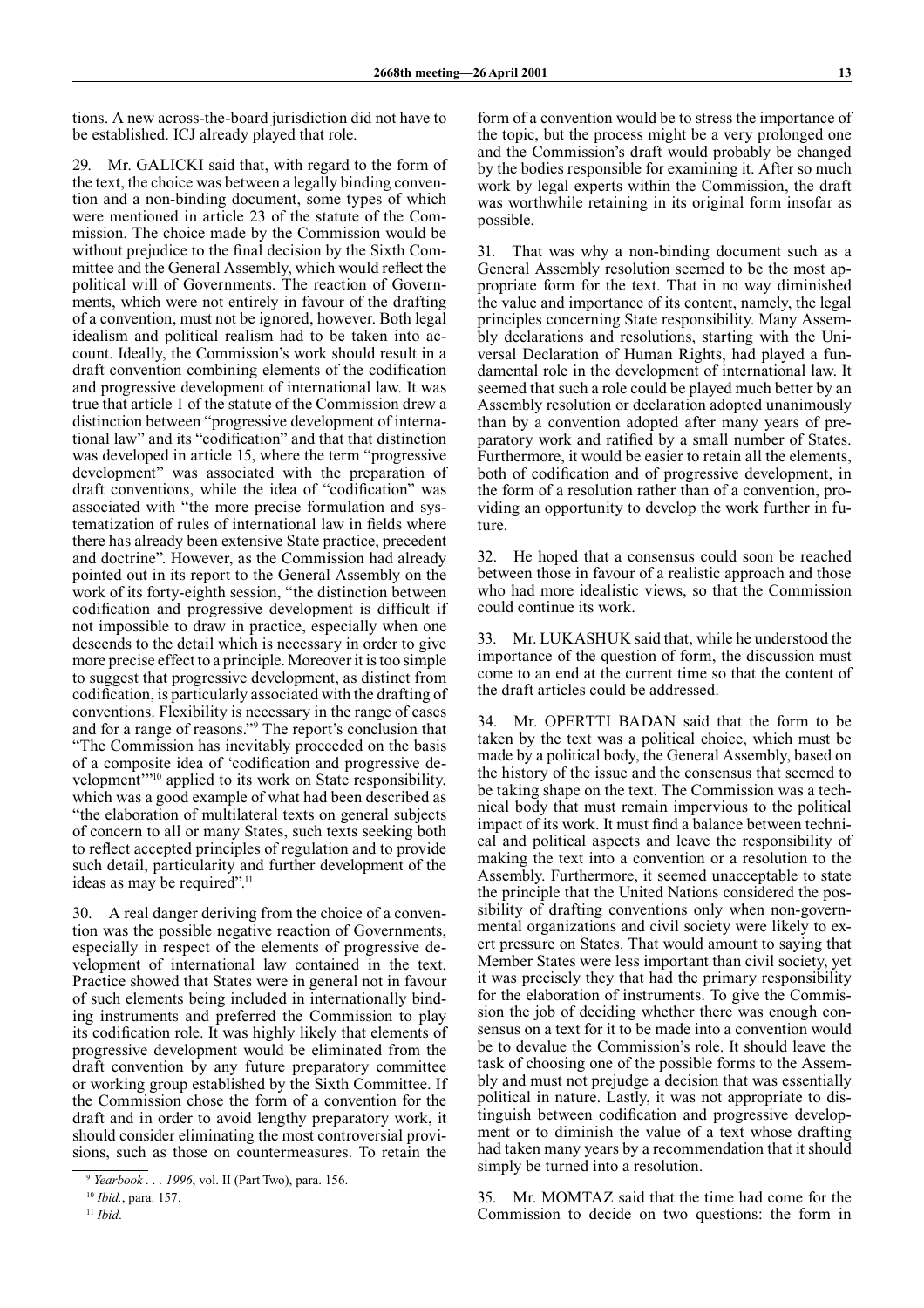which it wished the draft articles to be adopted and the substantive issue of whether to include provisions on dispute settlement in the draft. The first question was also a political issue, on which it would thus be for the General Assembly to decide; but, under article 23 of its statute, the Commission was empowered to make recommendations, which were not devoid of weight. The Commission was still divided between proponents of two possible forms: that of a resolution adopted by the Assembly and that of a convention adopted by a conference of plenipotentiaries. The latter course was undoubtedly lengthy, fraught with hazards and unpredictable in outcome and was liable to result in the delicate balance of the text being called into question and its innovative aspects eliminated. That notwithstanding, the adoption of the draft articles in the form of an Assembly resolution, besides providing no sure protection against those dangers, would be tantamount to a devaluation of the results of the Commission's work. Even if adopted by consensus in the form of a declaration, an Assembly resolution could not have the same normative value as a treaty. ICJ had had to rule on the normative value of Assembly resolutions on two occasions. In 1986, in the case concerning *Military and Paramilitary Activities in and against Nicaragua*, the Court had found, with regard to the normative value of Assembly resolution 2625 (XXV) adopted by consensus in 1970 in the form of a declaration, that "the adoption by States of this text affords an indication of their *opinio juris* as to customary international law on the question" [para. 191] and that "this *opinio juris* may, though with all due caution, be deduced from, *inter alia*, the attitude of the Parties and the attitude of States towards certain General Assembly resolutions" [para. 188]. The Court had thus showed extreme caution and refused to recognize a parity between resolutions and conventions. Ten years later, called upon to give an advisory opinion on the *Legality of the Threat or Use of Nuclear Weapons*, the Court had broadly reiterated its previous findings, even though on that occasion it had assigned a greater role to General Assembly resolutions in the formation of law than it had previously done, since, in its view, a resolution could only provide indications or evidence. By confining itself to providing indications or evidence regarding State responsibility, the Commission would be failing in its mission, which was to say what the law was and to guide States through the labyrinthine subject of State responsibility. By recommending that the Assembly should adopt the draft articles in the form of a resolution, the Commission would implicitly acknowledge that it had not been able to ascertain the law in that field and its recommendation might be interpreted as an admission of failure.

36. The substantive question of the desirability of including provisions on dispute settlement in the draft articles was closely linked to the question of countermeasures. Given that countermeasures could be legitimate only if they were directed against the State that had committed the wrongful act, they could not be based on a unilateral subjective assessment by the allegedly injured State. Countermeasures were inconceivable without an objective mechanism making possible a prior determination with all the necessary guarantees, of a breach of a rule of international law, together with the establishment of equality between the allegedly injured State and the State alleged by the latter to be responsible for the breach.

Provisions on dispute settlement would make it possible to establish such a mechanism.

37. Mr. KATEKA said that he favoured making the draft articles a binding instrument, for the reasons set forth in paragraph 22 of the fourth report. Opponents of that approach claimed that the Sixth Committee might unravel the work the Commission had taken nearly 50 years to accomplish, but the Sixth Committee was in any case free to take what action it chose in response to the recommendations made by the Commission. Others cited the element of progressive development of international law included in the draft articles, but progressive development was only one of the two parts of the Commission's mandate and the Commission would render the international community a disservice by confining itself to codifying existing State practice. Others again expressed concern that that approach might result in the adoption of an instrument that influential States might not be prepared to ratify. Yet, in the first place, the Commission was a subsidiary body of the General Assembly and was thus duty bound to take account of the interests of all Member States. Furthermore, the adoption of the draft in the form of a non-binding instrument would by no means guarantee that all Member States would accept it. Many important resolutions–for example, Assembly resolutions 1803 (XVII), of 14 December 1962, on permanent sovereignty over natural resources, and 3281 (XXIX) of 12 December 1974, on the Charter of Economic Rights and Duties of States, were flouted by States that did not like their content. The problem was thus one of the acceptability of the substance of an instrument, rather than of the form it took.

38. Some members of the Commission considered that the question whether to include provisions on the settlement of disputes in the draft articles was one both of form and of substance. Personally, he favoured the inclusion of some form of dispute settlement provisions in the draft articles, for the reasons given in paragraph 13 of the fourth report, concerning the major standard-setting treaties that provided for compulsory dispute settlement mechanisms. In that regard, account should be taken of the proposal by China cited in paragraph 20 of the report.

39. Mr. PELLET said that he entirely agreed with the Special Rapporteur on the two points under consideration, namely, the future form of the draft articles and the question of dispute settlement, although he was rather less enthusiastic about some points of substance. That being said, there was no reason for the Commission to start the session by engaging in informal consultations on the matter. States and researchers alike were entitled to know what the members of the Commission thought and said and only when an impasse had been reached did the Commission have recourse to consultations or a working group in order to come up with compromise solutions. There was no justification for adopting either of those courses, as there was no reason to expect deadlock on the two points under consideration.

40. The question of dispute settlement was undoubtedly a fundamental problem in itself, a general problem on which the Commission might one day, in the framework of its long-term programme of work, prepare some sort of model clauses on dispute settlement for insertion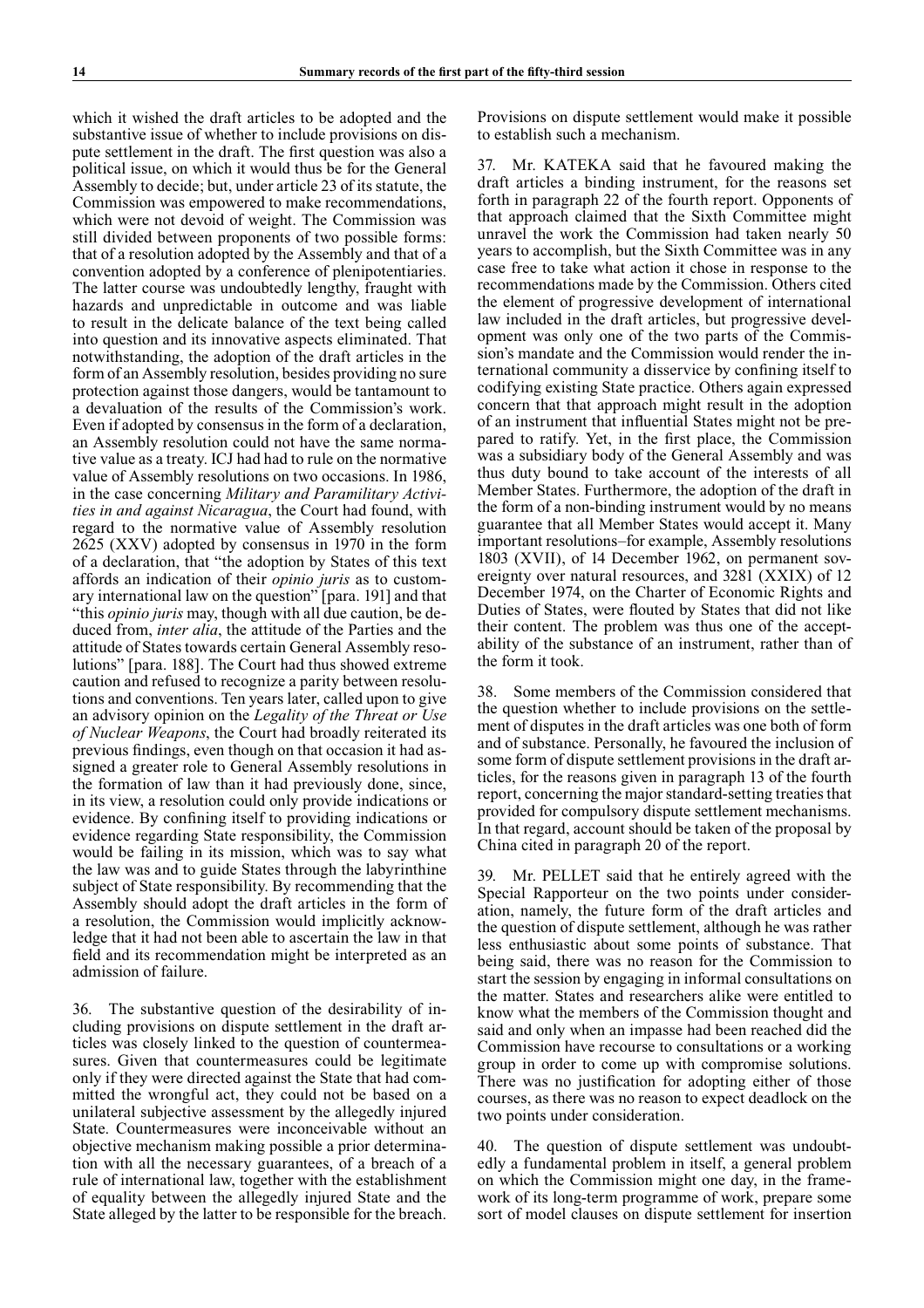in the codification conventions. But there was certainly no reason to deal with them in the context of the draft articles on State responsibility, to the detriment of more important matters of substance. The problem was actually a twofold one, covering both the question whether the draft articles should contain special provisions on dispute settlement and also the question of dispute settlement with specific regard to countermeasures. Dispute settlement clauses should be avoided even more in the specific context of countermeasures than in the general context. The Commission had undoubtedly taken a wrong turning when, in the draft articles adopted on first reading, it had relied on dispute settlement to attenuate and contain the regime of countermeasures, even though, on the pretext that it was establishing a compulsory regime of dispute settlement concerning countermeasures, it had shown great laxity with regard to the substantive rules applicable to those countermeasures. Such reasoning allowed two things to be overlooked. First, former Part Three had been conceivable only if it was included in a convention in force between the two protagonists. Yet, 30 years after its adoption, the 1969 Vienna Convention, which some took as a model, still bound rather fewer than half the world's States. If the same were to be true of the future instrument on State responsibility, the protection afforded by the dispute settlement provisions in the case of countermeasures would be illusory indeed. Secondly, that protection would also be illusory even for States that had ratified the instrument, if the regime of countermeasures contained therein was a lax one, as had been the case in the draft articles adopted on first reading and as to some extent remained the case in the text submitted by the Drafting Committee at the preceding session. What was important was not the principle of dispute settlement, but its dissuasive effect. From that standpoint, the provisions adopted at the forty-eighth session had been sheer wishful thinking and, instead of repeating the same mistake, the Commission should focus on the core issue of the normative framework of countermeasures. As for the general problem of dispute settlement, to state the Special Rapporteur's view in more brutal terms, it was not for a handful of experts to revolutionize international law. In effect, either the Commission said nothing beyond what was contained in Article 2, paragraph 3, and Article 33 of the Charter of the United Nations, in which case its work would be completely futile, or else it tried to impose an innovative (in other words, binding) system of dispute settlement, in which case it would stray from the framework of progressive development to bring about a radical and revolutionary change in international law, something it was not mandated to do.

41. The second question the Commission must address was the form that the draft articles should take. The Commission was entrusted with the task of codifying existing international law, but also of developing it progressively: in other words, within what it saw as reasonable limits, filling the gaps in that law and making it more coherent and effective and bringing it more into touch with international society, without denaturing its spirit. It should thus do its utmost to ensure that States did not seize upon the fruit of 40 years' labour on the topic so as to turn it into a convention. States that advocated that solution were not necessarily all animated by the purest of intentions and there was a considerable risk that the

diplomatic conference convened to adopt the convention would destroy the laboriously achieved but broadly satisfactory balance of the draft prepared by the Commission and strip it of its elements of progressive development, ultimately retaining only the law from the "good old days" of the nineteenth century, from which the classical law of State responsibility had emerged and which reflected a serene domination of the rest of the world by a few States that were "more equal than others". The Commission draft did not call that law radically into question––and it would in any case be incompatible with its mandate to do so––but it did at least have the virtue of taking account, perhaps somewhat timidly, of the developments of the late twentieth and early twenty-first centuries. Of course, matters did not always turn out for the worst, but the example of the Rome Statute of the International Criminal Court cited in that regard was somewhat misleading because, in a codification conference on State responsibility, non-governmental organizations would not be present to exert the influence they had exerted in Rome. States would be among themselves and the "most equal" among them would find words to convince the "least equal". If the Commission could manage to safeguard its draft from that danger, State practice would eliminate those elements that smacked too boldly of progressive development and consolidate the rest. Moreover, as the Special Rapporteur pointed out in paragraph 25 of his report, a further reason arguing against a convention was that, unlike legal provisions embodied in treaties, the law of State responsibility did not require to be implemented in national legislation.

42. The best course was thus to recommend to the General Assembly, not to envisage the drafting of a convention or even to adopt a declaration, but simply to take note of the Commission's draft, if possible with approval. Even the draft adopted on first reading had already exerted a decisive influence on the development of international law. The Commission had indisputably improved that text on second reading, at least where Parts Two and Two bis were concerned. As it seemed impossible to achieve consensus on such an allegedly blunt––albeit in fact merely clear-cut––recommendation, if it became apparent that there was a risk of deadlock in the Commission in plenary, then a compromise solution might perhaps be found through informal consultations or the establishment of a working group. If that way, too, proved to be an impasse, then there would be nothing shameful in resorting to a vote, provided it was taken after efforts had been made in good faith by all concerned to find another way out. Lastly, in response to the Special Rapporteur's request for the opinion of the Commission on the future commentaries to the draft articles, he expressed his ardent hope that the level of former Special Rapporteur Ago's commentaries, which constituted definitive models whose value for practitioners was currently universally accepted, would not, as a sacrifice to demagogy or in pursuit of the line of least resistance, be reduced to the very poor level of the commentaries to Part Two.

43. Mr. DUGARD said he was pleased that the members of the Commission shared the common goal of anchoring the law of State responsibility in international law. The only question was how best to do so. That was difficult because it involved legal and political considerations and because there was no real precedent.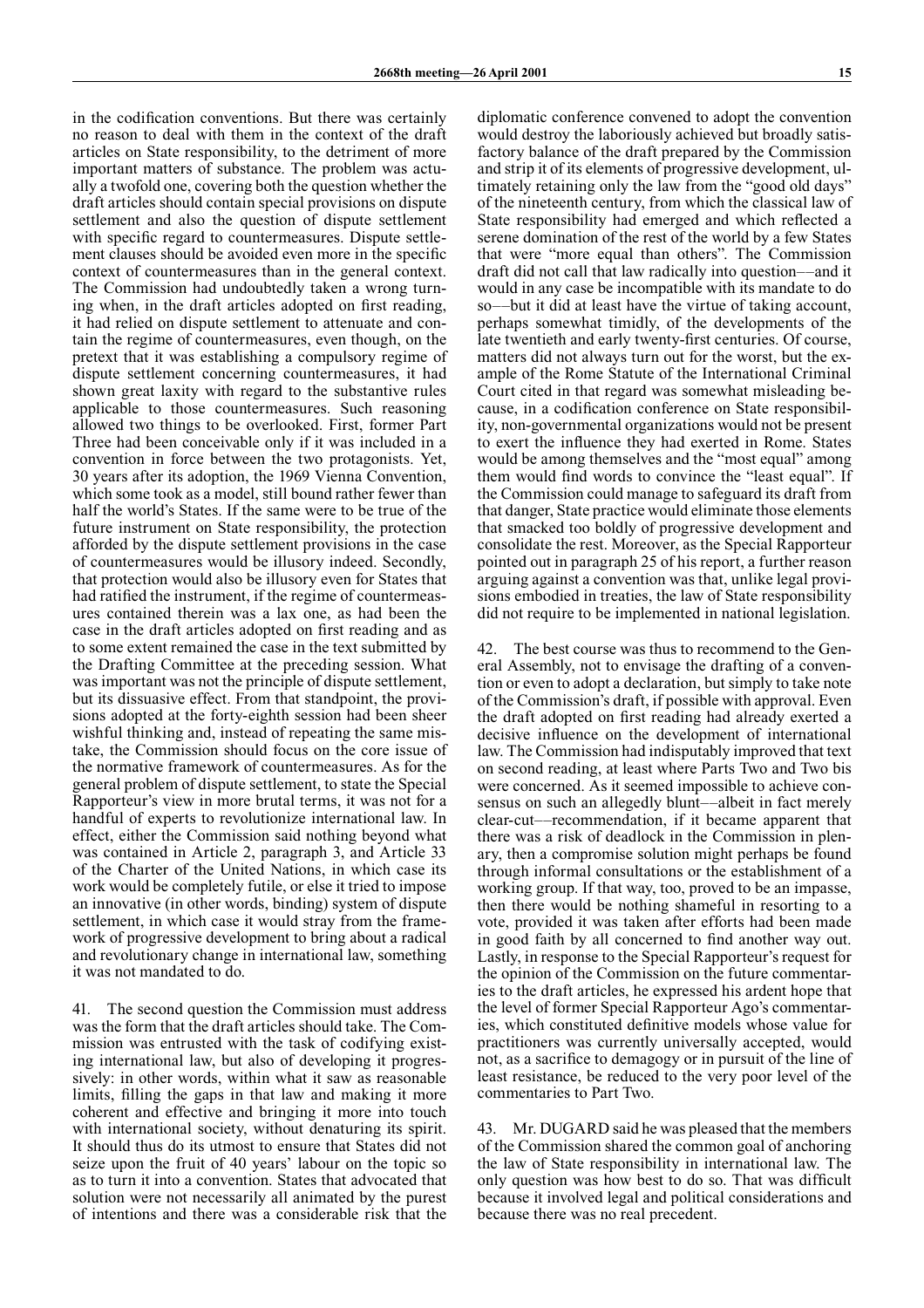44. It had been suggested that the draft articles under consideration should take the form of a convention because that had worked well in the case of the law of treaties and because some draft articles which the Commission had submitted to the Sixth Committee without formulating any specific recommendations on them, such as the draft Declaration on Rights and Duties of States<sup>12</sup> or the draft Code of Crimes against the Peace and Security of Mankind,13 had achieved very little. It was important, however, to stress that, in the case of the draft articles on the nationality of natural persons in relation to the succession of States, the Commission had in fact recommended that the General Assembly should take note of them in a resolution. Perhaps that example should be followed. Despite the attraction of a convention, on balance, he preferred a declaration or a resolution in which the Assembly took note of the draft articles. There was reason to fear that a convention would not be ratified by many States, and that would undermine it. In any case, the draft articles adopted on first reading had already been very influential and there was no doubt that, on second reading, they would be equally and, indeed, even more so. If the draft articles went to a preparatory committee or a diplomatic conference, anything could happen and the final product might be completely watered down. The work of the United Nations Diplomatic Conference of Plenipotentiaries on the Establishment of an International Criminal Court had led to the adoption of the Rome Statute of the International Criminal Court, but it must be borne in mind that non-governmental organizations had had tremendous influence behind the scenes and had succeeded in obtaining the adoption of the more progressive features of the draft articles that had gone beyond the expectations of the Commission itself. That would not happen with the draft articles under consideration and it was very likely that national interests would prevail.

45. On the other hand, if the Commission pronounced itself in favour of a restatement of rules and requested the General Assembly to take note of the draft, it might be very demanding and focus on the highest level of customary rules of international law. There was no reason to engage in an exercise of self-censorship. The basic principles on State responsibility were already clear and well established and the Commission should be careful not to repeat the mistake it had made in the case of the draft Code of Crimes against the Peace and Security of Mankind by weakening them.

As to whether the Commission should eliminate the more contentious features of the draft articles, it should be noted that Governments themselves were divided on the question. Some were in favour of a restatement, provided that it reflected State practice and discarded the contentious issues, whereas others suggested that the Commission should deal with progressive development and still others thought that the Commission should not embark on that path. The Commission had before it draft articles that, as they currently stood, represented an acceptable form of progressive development. It should pursue its tasks without trying to do the Sixth Committee's work. It should seek to complete a set of responsible and wellbalanced draft articles by the end of the current session

and explain clearly why, in that particular instance and in principle, there was a case for a restatement of rules rather than a convention so that the General Assembly did not take its recommendation as a failure.

47. As far as Part Three on dispute settlement was concerned, he did not support either its underlying principle or its present form. He unreservedly endorsed the Special Rapporteur's view on that subject, as set out in paragraph 13 of his report. Rather than include dispute settlement articles in the project, the Commission should pay more attention to the provisions on countermeasures.

48. In sum, he said that he was in favour of a restatement of rules on the subject, provided that the Commission refrained from any self-censorship and did not remove from the draft articles the features on progressive development which it currently contained and which it must retain at all costs. Otherwise, he would reverse his position and support the conventional form.

49. Mr. ROSENSTOCK, paying tribute to the Special Rapporteur for his thorough, clear and succinct report, said that he entirely agreed with other members of the Commission on his analysis of the general issues, which must still be addressed. The first issue concerned the form of the draft articles, which the Commission should recommend to the General Assembly in conformity with article 23 of its statute. For a number of positive reasons, and also some negative ones, he was convinced that the Commission, in accordance with article 23, paragraph 1 (*a*), of its statute, should recommend that, subject to a few adjustments and deletions, the Assembly should take note of the articles as a whole, which represented an excellent and enormously useful exercise of codification. If one looked at the state of understanding of the law of State responsibility, it could be seen that the Commission had made considerable progress since it had begun its work, with the help of a succession of Special Rapporteurs. The latest to date, Mr. Crawford, had made a superb contribution in clarifying and focusing the text adopted on first reading.

50. There was widespread agreement on the question of *de lege lata*. If the Commission wanted to go beyond codification and change the existing law or create norms where there were none at present, it should recommend that the General Assembly should convene a conference to produce a convention because the Assembly did not have legislative authority.

51. As far as countermeasures were concerned, the law was authoritatively stated in the arbitral decision handed down in the *Air Service Agreement* case. He would return to that matter and other substantive issues later in the debate.

52. If the Commission were to recommend the elaboration of a convention, it should take up the issue of dispute settlement. To make such an effort worthwhile, it would need to go beyond Article 33 of the Charter of the United Nations, which was binding, and its restatement might be seen by some as suggesting that the articles were insufficient. He did not see the need to proceed in that way. The comments of Governments provided no basis, to say the least, for thinking that they were prepared to take that

<sup>12</sup> *Yearbook . . . 1949*, p. 287.

<sup>13</sup> *Yearbook . . . 1996*, vol. II (Part Two), para. 50.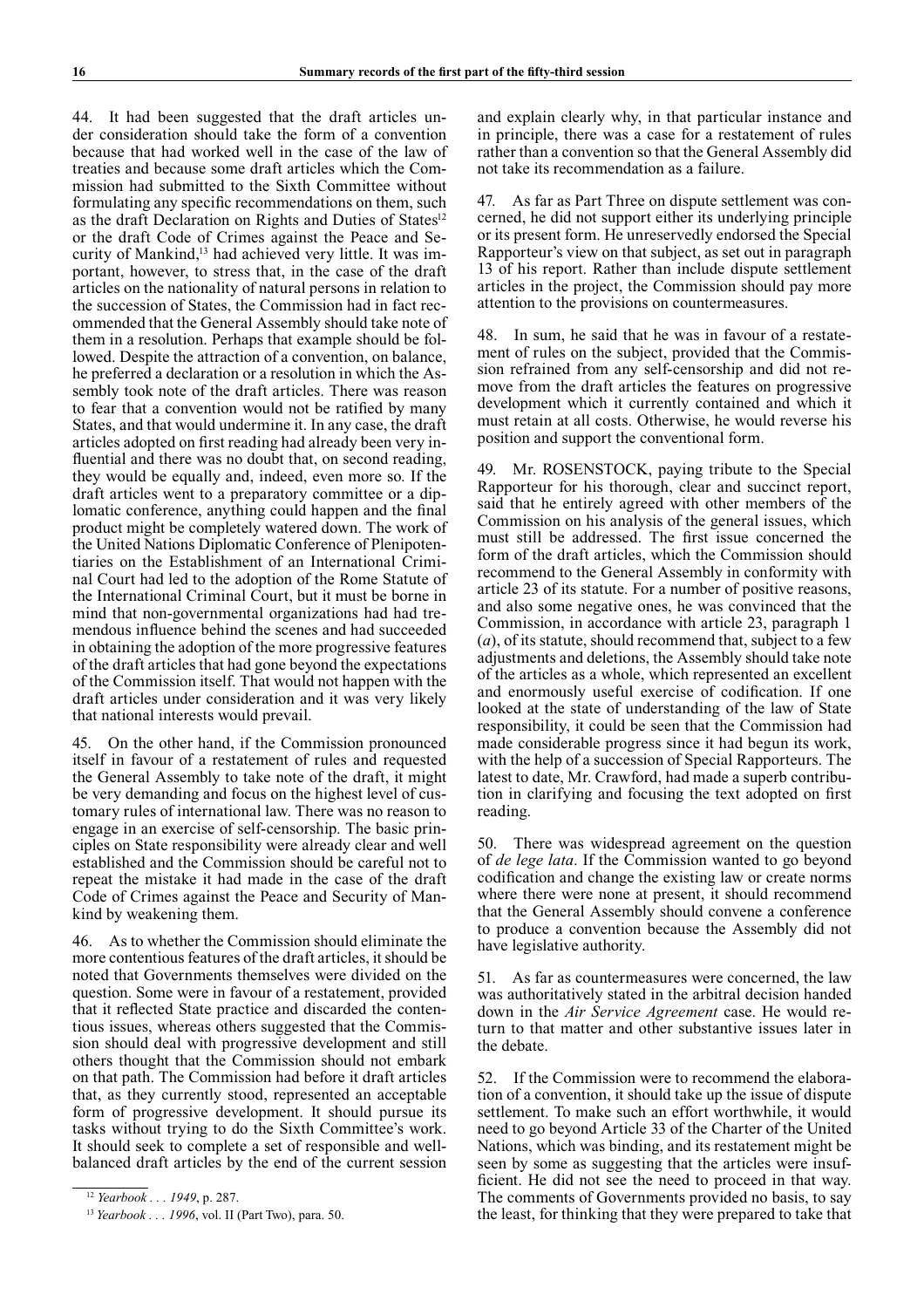path. Some might denounce such a cautious approach and insist that codification was not enough and that the Commission must engage in the progressive development of the law of State responsibility at the cost of usurping the legislative capacity involved. They argued "nothing ventured, nothing gained". But that was not true in the present case. The Sixth Committee's current practice of appointing a preparatory committee, the experience with regard to the jurisdictional immunity of States and their property and other similar experiences showed that, if the Commission recommended a convention, it would jeopardize, if not lose instantly, the opportunity to be a part of one of the most important contributions ever made to the codification of international law. It should not allow that to happen. Recommending a convention that did not bear fruit would be the worst possible solution.

53. He reserved the right to speak on the question of creating qualitative distinctions in the law of State responsibility and on the questionable wisdom or utility of treating countermeasures differently from the other issues referred to in article 23 of the draft, much less to do so in a manner inconsistent with existing law. It might, indeed, be a better world if Mr. Momtaz were right about the state of international law and countermeasures. Unfortunately, countermeasures were necessary because of the primitive state of international law, a fact that the Commission could not cure with a declaration or convention on State responsibility.

54. Mr. DUGARD asked Mr. Rosenstock to clarify what exactly he meant by "progressive development": did he think that the Commission should decide at the current stage that the distinction between "ordinary breach" and "serious breach" or the question of countermeasures were so controversial that they went beyond acceptable progressive development and that the Commission should thus discard them or should the Commission consider them on the merits at a later stage?

55. Mr. ROSENSTOCK pointed out that there was no clear distinction between the "codification" and the "progressive development" of international law. But there were clear cases in which the law was being changed or new law created; that was a "legislative" function and the General Assembly did not have the capacity to legislate. That could only be done by a treaty process.

56. Mr. PELLET said he was afraid that the discussion that had just begun was based on a mistaken assumption and that Mr. Rosenstock was confusing two points: the distinction between *lex lata* and *lex ferenda* and the distinction between the codification and the progressive development of law. He was convinced that that was not at all the same thing. Although codification was based on a firm and well-established *lex lata*, what was important in the term "progressive development" was the adjective "progressive". Pursuant to its statute, the Commission was empowered to work not only on codification, but also on progressive development. Progressive development was in line with existing law: it did not break with or contradict it, but filled its gaps and defined it more clearly. For its part, if the General Assembly confined itself to taking note of the draft articles, that was also within its role, because Article 13 of the Charter of the United Nations provided that the Assembly was to make

recommendations with a view to "encouraging the progressive development of international law and its codification". It certainly had no legislative function.

57. Mr. TOMKA said he thought that Mr. Rosenstock's analysis, which was based on the statute of the Commission, was on solid ground, but he was concerned that, by supporting the form of a declaration or other non-binding instrument, the Commission would be sacrificing some aspects of the progressive development of law. Draft articles usually combined elements of both codification and the progressive development of law and, in the present case, the Commission proposed the convening of a diplomatic conference to adopt a convention in conformity with article 23 of its statute.

58. Mr. ECONOMIDES said that Mr. Pellet had drawn a very interesting distinction between *lex lata* and *lex ferenda*, showing that *lex lata* and codification were fully identical and pointing out that, in the case of *lex ferenda*, the problem consisted simply in specifying existing rules or perhaps filling gaps in keeping with existing rules without going further. Thus, *lex ferenda* and progressive development were not the same thing. He rejected that interpretation, which was too restrictive. It was possible to go beyond, and build upon, existing law, but the Commission must not produce rules that were in contradiction with it.

59. Mr. BROWNLIE said that the discussion on the distinction between *lex lata* and *lex ferenda* was not helpful. The problem was applying the distinction when key problems arose, such as that of countermeasures.

60. Mr. CRAWFORD (Special Rapporteur) said that, if the Commission wanted to complete its work on State responsibility at the current session, as the Sixth Committee had asked it to, it would have to proceed in the following manner: first, the Drafting Committee must complete its elaboration of the entire text by the end of the first part of the session. Secondly, the Commission must adopt the commentaries, also by the end of the first part of the session. It would receive the commentaries to articles 1 to 11 very soon and could have them in a short form, if it wished, in order to save time. A working group would be established during the first week of the second part of the session to go through the commentaries systematically. Thirdly, the Commission would have to resolve the outstanding issues, which were numerous and linked, be they questions of form or of substance. It would thus be a good idea to take Mr. Pellet's suggestion for having a working group to come up with acceptable solutions. Fourthly, during the second part of the session, the Commission must adopt the draft articles and the commentaries.

With that in mind, he intended to submit an annex to his fourth report shortly and the Commission might refer the articles of Part One, with the exception of article 23 on countermeasures, to the Drafting Committee, together with the suggestions and comments made on them. The Commission should then continue the debate on the remaining issues raised in the report and, once the debate had been concluded, refer all those questions to the working group for it to find an overall solution. Time was short and he appealed to the members of the Commission to be as succinct and specific as possible.